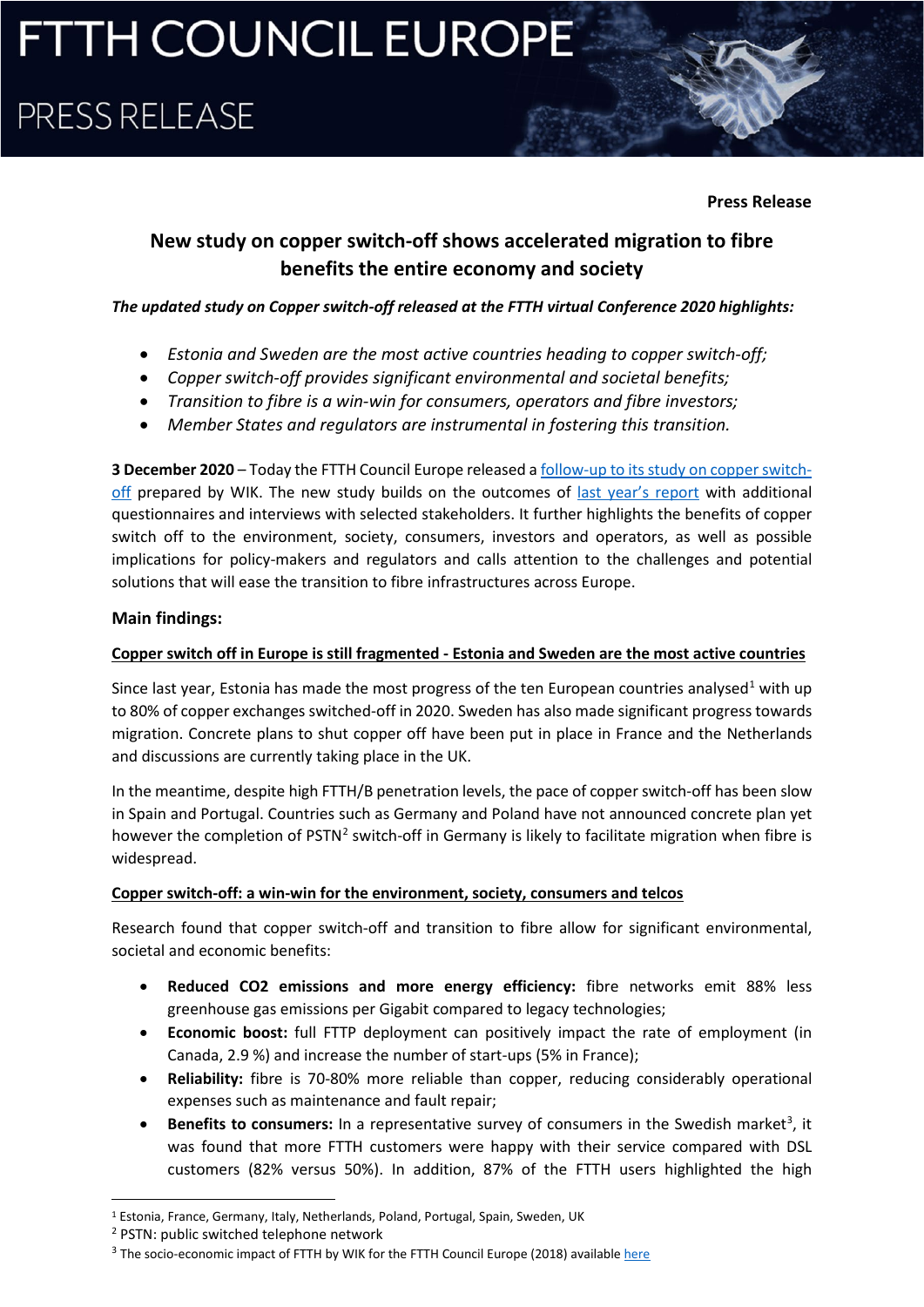bandwidth as a benefit of FTTH based services, 62% the wider range of services available and 51% a better value for money

• **A better deal for investors:** evidence from the Netherlands and Portugal suggests that clarity on copper switch-off can improve the business case for fibre;

#### **Key new challenges identified**

Notwithstanding the many benefits of fibre, the progress towards copper switch-off in Europe remains fragmented. The reluctance of former incumbent operatorsto invest in fibre access networks has been a key constraint in some cases, while challenges in persuading customers and access seekers to migrate has hampered progress in others. Regulatory factors including long notice periods for legacy network operators to switch off copper and associated wholesaling requirements for the closure of copper exchanges may have further contributed to delays and complexity in some countries which are otherwise ready to make the transition.

"*These regulatory and market factors holding back the migration to fibre can be tackled, and we would encourage Member States and regulators to intensify support to copper and PSTN switch-off and consumer migration to FTTH. Some of the key steps towards success are: fostering the roll-out of fibre networks in areas where the footprint is still limited, consider ways in which copper pricing can be used as a mechanism to create 100% FTTH coverage and take up and set up labelling or rules on advertising standards to signal benefits of FTTH vs other technologies when consumers are confused or*  unconvinced of the benefits<sup>[4](#page-1-0)</sup>" highlighted Vincent Garnier, Director General of the FTTH Council **Europe.**

"*The shutoff of legacy networks and transition to fibre has the potential to bring a major contribution towards the achievement of the objectives of the Green Deal and to serve as an enabler of the digital transformation towards a sustainable economy. Full fibre is the only future-proof, robust and environementally friendly network infrastructure that will enable the new generations of innovative technologies and services for years to come."* highlights **President of the FTTH Council Europe Eric Festraets.**

The study **Copper switch-off - European experience and practical considerations** by WIK for the FTTH Council Europe can be found [here.](https://www.ftthcouncil.eu/documents/2020%201202%20Copper_switch-off_analysis_.pdf)

#### **Contact:**

Aurélie Bladocha Coelho Director Communications & Public Affairs [aurelie.bladocha-coelho@ftthcouncil.eu](mailto:aurelie.bladocha-coelho@ftthcouncil.eu) Tel: +32 478 78 61 00

Sergejs Mikaeljans Communications and Public Affairs Officer [sergejs.mikaeljans@ftthcouncil.eu](mailto:sergejs.mikaeljans@ftthcouncil.eu) Tel: +32 474 81 04 54

#### **About the FTTH Council Europe**

The FTTH Council Europe's vision is that fibre connectivity will transform and enhance the way we live, do business and interact, connecting everyone and everything, everywhere.

<span id="page-1-0"></span><sup>4</sup> See report on Identifying European Best Practice in Fibre Advertising by WiK for the FTTH Council Europe (2020) available [here](https://www.ftthcouncil.eu/documents/Study%20-%20Identifying%20European%20Best%20Practice%20in%20Fibre%20Advertising%20-%20FTTH%20Conference.pdf)